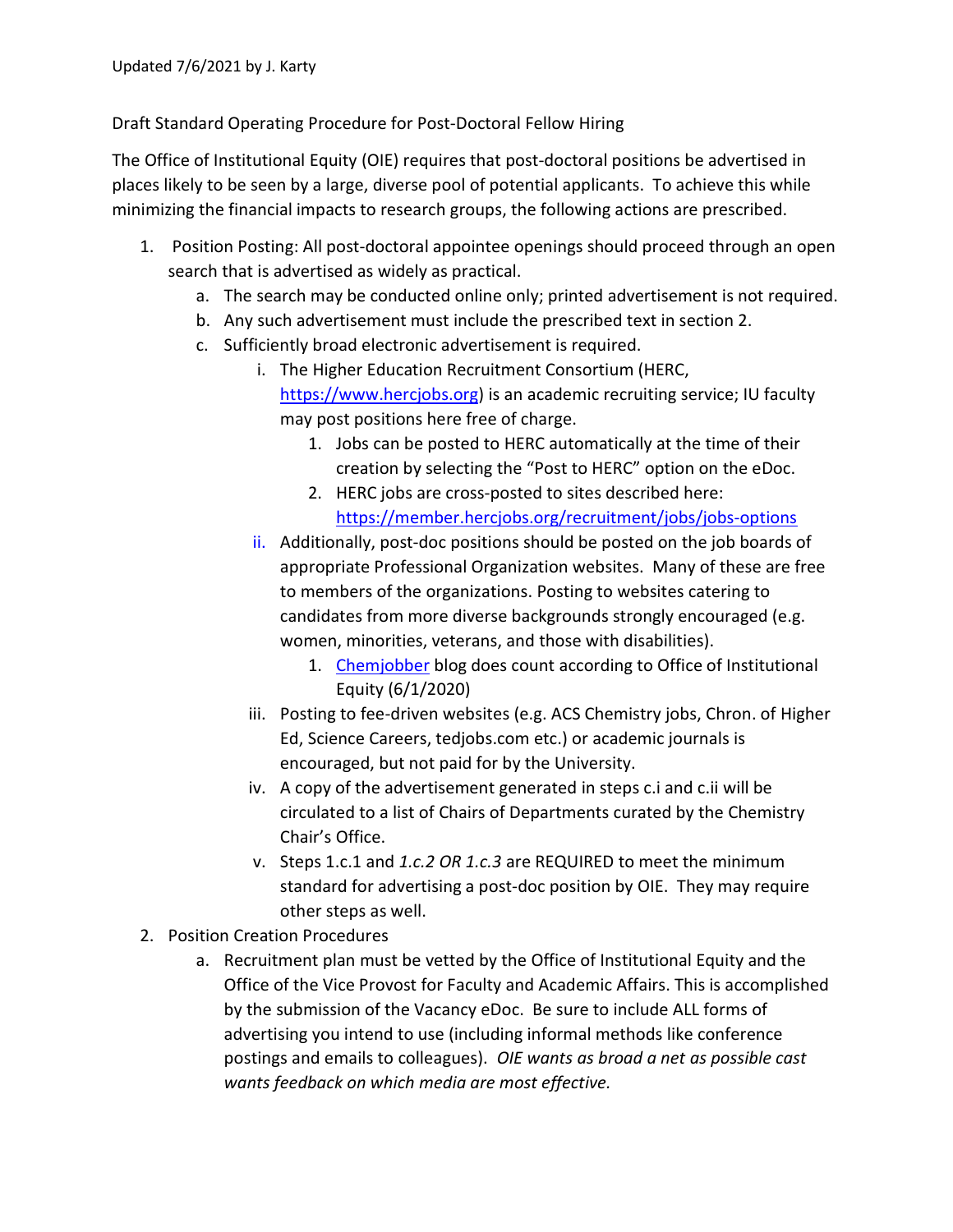- i. Vacancy eDoc created BEFORE position is posted to PeopleAdmin. The information required for completing this eDoc prior to routing for Campus approvals:
	- 1. expected start and term;
	- 2. a description of duties and required skills/expertise;
	- 3. minimum education requirements;
	- 4. proposed salary (must be at least minimum \$40,400 (FY20));
	- 5. best consideration date;
	- 6. contact information;
	- 7. IU's equal opportunity statement<sup>1</sup>;
	- 8. position number (provided by Chemistry HR Coordinator);
	- 9. account number to pay for salary & fringe benefits (39.31% FY2020);
	- 10. A list of Professional Organization websites, personal contacts, electronic publications, etc. that will be utilized for advertising the position.
	- 11. Any such advertisement must include the AA/EEO/ND statement<sup>1</sup> found at https://equity.iu.edu/affirmative-action/index.html under "Required language"
- ii. It is appropriate to indicate the types of visas that will/won't be supported for this position.
- iii. Check the "post to HERC" option on the creation eDoc to advertise the position nationally. Select HERC keywords for the position.
- 3. All applicants must apply to open post-doctoral positions through https://jobs.iu.edu/.
	- a. Postings must remain open for a minimum of 2 weeks prior to beginning the interview process
	- b. Faculty may invite candidates to apply, but they cannot bypass posting the position and no applicant may bypass application through jobs.iu.edu.
	- c. Faculty must screen applicants through the PeopleAdmin Faculty tracking system on one.iu.edu.
- 4. Interviews Prior to interviewing candidates, an Interview Request eDoc must be submitted with a list of the names of candidates being interviewed.
	- a. Faculty or Department HR professional are expected to enter interview and site visit information into PeopleAdmin.
		- i. It is expected that multiple candidates will be interviewed by phone/Skype for any position when possible.
		- ii. This information can be provided to the Human Resources coordinator for entry into PeopleAdmin as well.
	- b. Note: Administration may suggest a broader interview pool